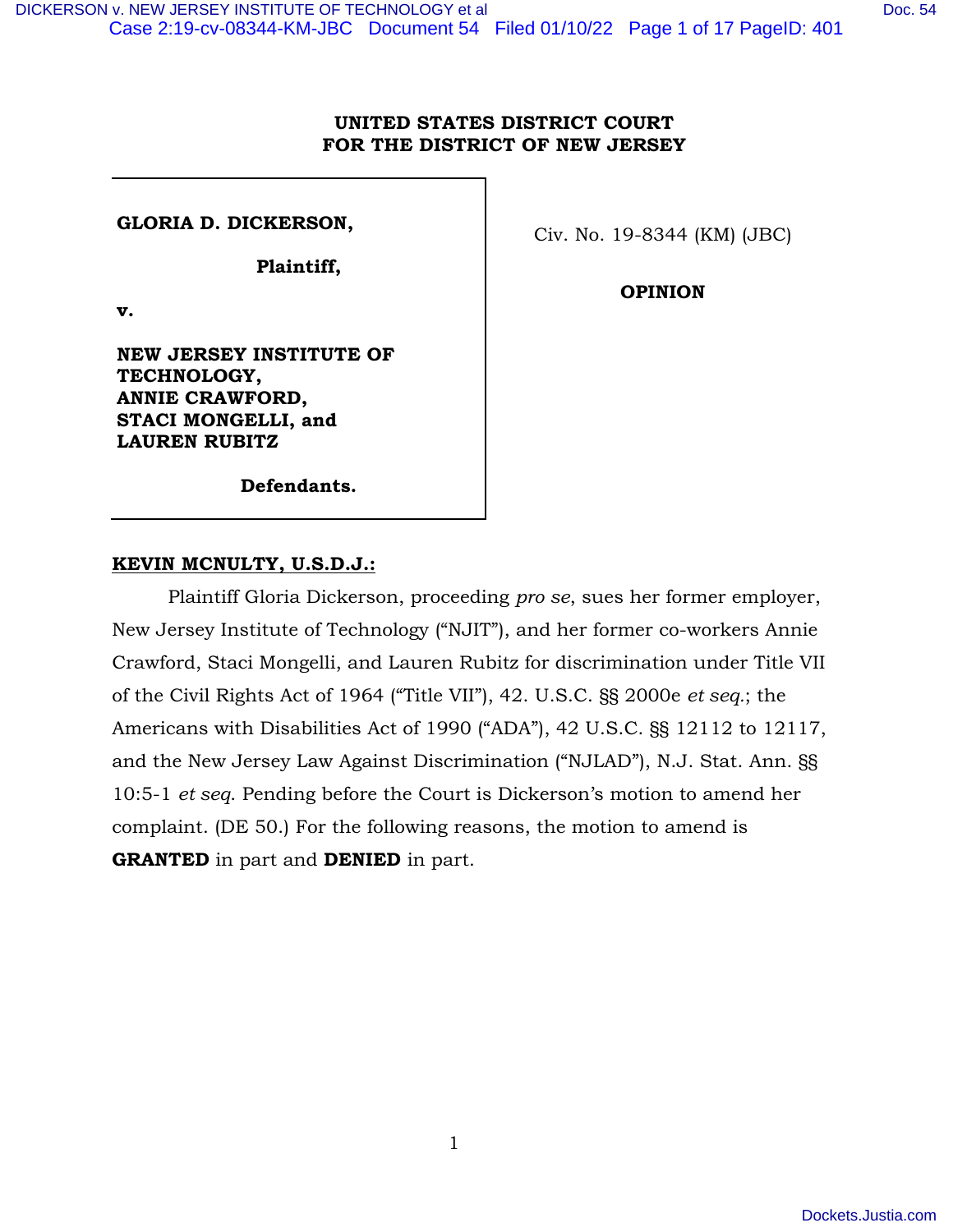# **I. Summary[1](#page-1-0)**

# **a. Factual Background**

The Court presumes a familiarity with the nature and history of this litigation. I focus on the facts most relevant to Dickerson's pending motion to amend.

Dickerson filed the initial Complaint on March 7, 2019, asserting claims of race, age, and disability discrimination under Title VII, the ADA, and the ADEA, against NJIT and the three individual defendants. (DE 1.)

On April 24, 2019, Defendants filed a motion to dismiss the initial Complaint pursuant to Federal Rule of Civil Procedure 12(b)(6). (DE 5.) On November 14, 2019, the Court dismissed all of Dickerson's claims except for her claims of harassment and retaliation in violation of the ADA, as asserted against NJIT. (DE 21; DE 22.) In doing so, the Court granted Dickerson leave to amend her Complaint. (DE 21; DE 22.)

Dickerson filed an Amended Complaint (DE 32), on February 14, 2020, asserting claims under Title VII, the ADEA, the ADA, the Equal Pay Act, and the NJLAD for harassment, retaliation, failure to accommodate her disability, and unequal terms and conditions of employment. (DE 32 at 2-3.)

On March 30, 2020, Defendants filed a motion to dismiss the (First) Amended Complaint pursuant to Federal Rule of Civil Procedure 12(b)(6). (DE 37.) The Court, on December 2, 2020, dismissed all of Dickerson's claims as asserted against NJIT. (DE 48; DE 49.) That order of dismissal was "entered

<span id="page-1-0"></span><sup>1</sup> Citations to the record will be abbreviated as follows. Citations to page numbers refer to the page numbers assigned through the Electronic Court Filing system, unless otherwise indicated:

<sup>&</sup>quot;DE" = Docket entry number in this case.

<sup>&</sup>quot;Compl." = Dickerson's initial Complaint (DE 1)

<sup>&</sup>quot;Am. Compl." = Dickerson's First Amended Complaint (DE 32)

<sup>&</sup>quot;2AC" = Dickerson's Proposed Second Amended Complaint (DE 50)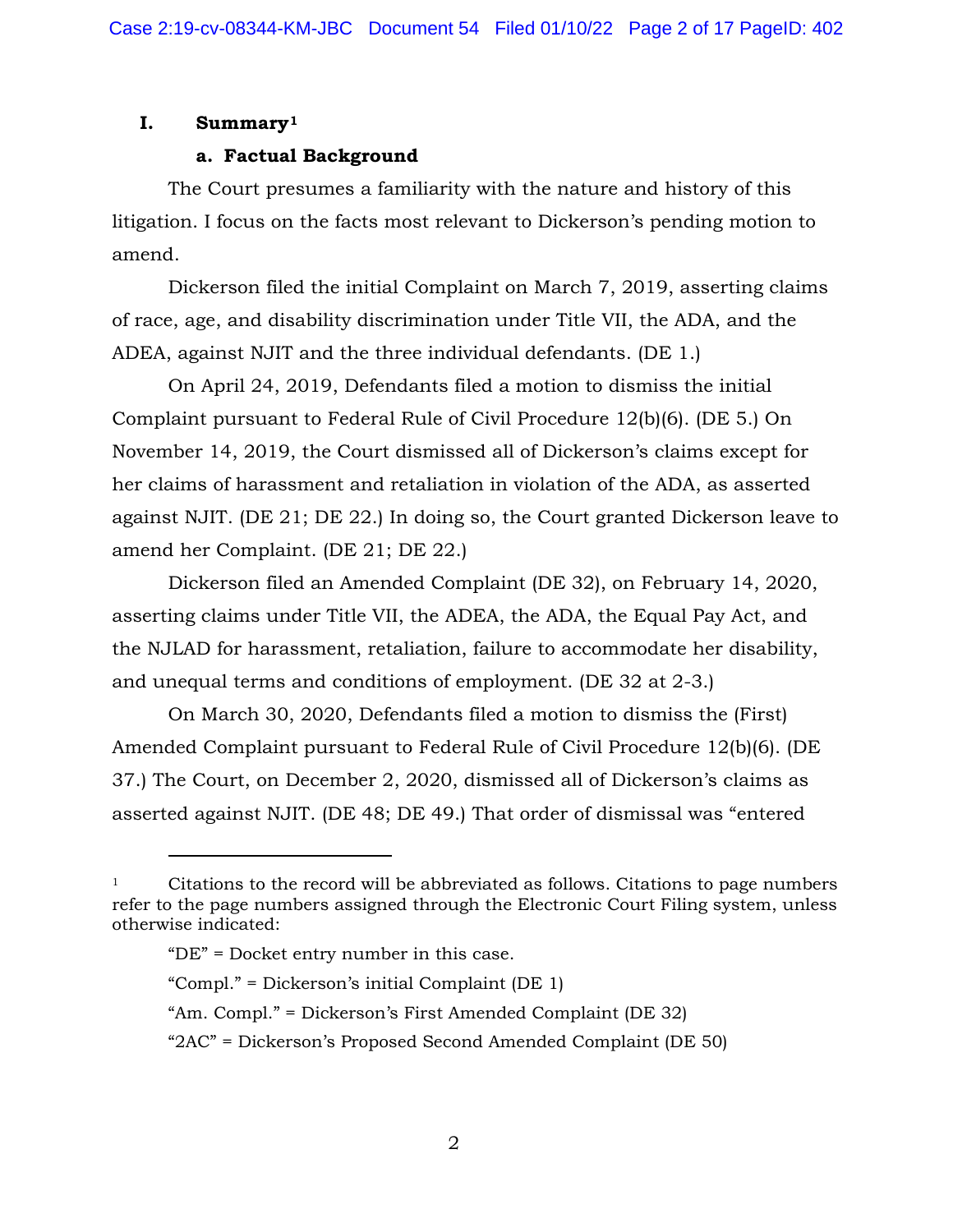without prejudice to the filing, within 30 days, of a proposed Second Amended Complaint, which" would be deemed as Dickerson's motion to amend. (DE 49.)

Dickerson now seeks leave to file a proposed Second Amended Complaint ("2AC"). The 2AC, filed on January 4, 2021, asserts claims of race, age, and disability discrimination under Title VII, the ADA, and NJLAD, against Defendant NJIT and the three individual defendants.[2](#page-2-0) On January 19, 2021, the Defendants filed their opposition to Dickerson's motion to amend. (DE 51.)[3](#page-2-1)

# **II. Discussion**

# **a. Legal standard**

Generally, motions to amend are governed by Federal Rule of Civil Procedure 15(a), which allows amendments either as a matter of right within a certain time limit or thereafter "with the opposing party's written consent or the court's leave." Fed. R. Civ. P. 15(a)(2). "[L]eave [to amend] shall be freely given when justice so requires." *Id*. Accordingly, courts "have shown a strong liberality … in allowing amendments under Rule 15(a)." *Heyl & Patterson Int'l, Inc. v. F.D. Rich Hous.*, 663 F.2d 419, 425 (3d. Cir. 1981) (quoting 3 J. Moore,

<span id="page-2-0"></span><sup>&</sup>lt;sup>2</sup> The 2AC was thus filed a few days after the expiration of the 30-day deadline set by the court. In light of the virtual certainty that the Court would have granted such a brief extension and the plaintiff's *pro se* status, I will not treat the filing as untimely or require any additional threshold showing of good cause. *Wise v. Hickman*, 2020 WL 6375788 at \*4 (D.N.J. Oct. 30, 2020) ("Where the Court's established deadline to amend pleadings passes, a party seeking to amend after that date must first satisfy the good cause standard of Fed. R. Civ. P. 16(b)(4).").

<span id="page-2-1"></span><sup>3</sup> On December 29, 2021, Dickerson sent a letter to the Court requesting an update, informing the Court of the Department of Labor's finding of discrimination with respect to Dickerson exercising her FMLA leave, and requesting that "the U.S. Department of Justice, Civil Rights Division … investigate the disparate racial treatment of African American employees at the New Jersey Institute of Technology past and present." DE 52. Defendants responded to this letter on January 6, 2022, characterizing Dickerson's allegations as "baseless," "unsubstantiated," and "libelous," and an improper attempt to "bolster her proposed amended pleading." DE 53.

The Court has construed Dickerson's 2AC very liberally, based on the allegations contained therein. Statements in a letter or brief will not save a complaint defective on its face. *See Pennsylvania ex. Rel Zimmerman v. PepsiCo, Inc.*, 836 F,2d 173, 181 (3d Cir. 1988) ("It is axiomatic that the complaint may not be amended by the briefs in opposition to a motion to dismiss.")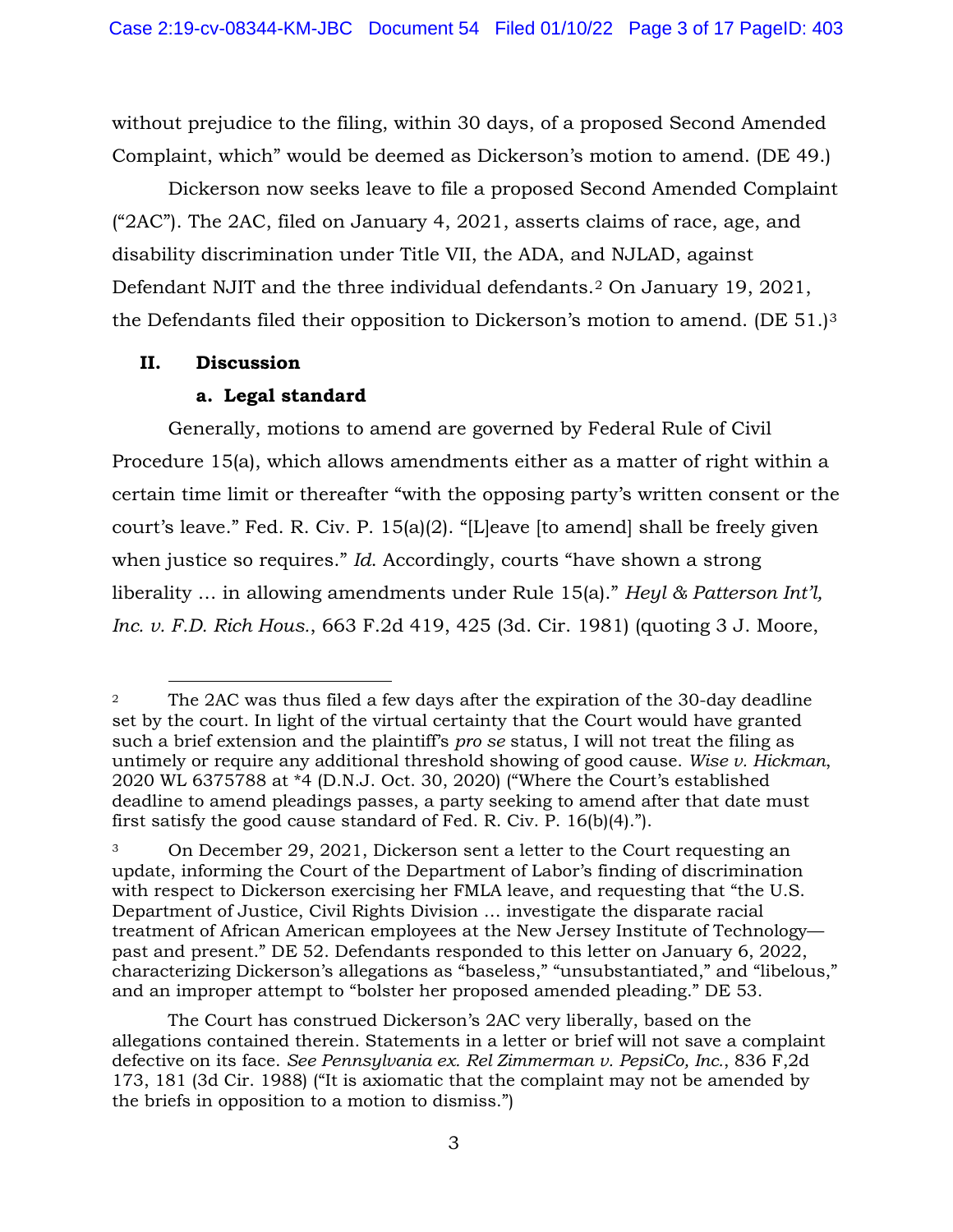Moore's Federal Practice ¶ 15.08(2) (2d ed. 1989)). On a motion to amend, the court will consider the following factors: (1) undue delay on the part of the party seeking to amend; (2) bad faith or dilatory motive behind the amendment; (3) repeated failure to cure deficiencies through multiple prior amendments; (4) undue prejudice on the opposing party; and (5) futility of the amendment." *See Great Western Mining & Mineral Co. v. Fox Rothschild LLP*, 615 F.3d 159, 174 (3d Cir. 2010) (quoting *Foman v. Davis*, 371 U.S. 178, 182 (1962)).

"Futility" means that the complaint, as amended, "would not withstand a motion to dismiss." *Massarsky v. Gen. Motors Corp.*, 706 F.2d 111, 125 (3d Cir. 1983); *see also Brown v. Philip Morris Inc.*, 250 F.3d 789, 796 (3d Cir. 2001); *Adams v. Gould Inc.*, 739 F.3d 858, 864 (3d Cir. 1984). The standards governing a rule 12(b)(6) motion are well known, have been stated in the Court's prior opinions, and therefore need not be stated in detail here. In brief, "[t]o survive a motion to dismiss, a complaint must contain sufficient factual matter, accepted as true, to 'state a claim to relief that is plausible on its face." *Ashcroft v. Iqbal*, 556 U.S. 662, 678 (2009) (quoting *Bell Atl. Corp. v. Twombly*, 550 U.S. 544, 570 (2007)). The focus is not on "'whether a plaintiff will ultimately prevail but whether the claimant is entitled to offer evidence to support the claims.'" *Bell Atl. Corp.*, 550 U.S. at 563 n.8 (quoting *Scheuer v. Rhoades*, 426 U.S. 232, 236 (1974)).

Otherwise, "prejudice to the non-moving party is the touchstone for the denial of an amendment." *Lorenz v. CSX Corp.*, 1 F.3d 1406, 1414 (3d Cir. 1993) (internal quotation and citation omitted). Therefore "delay," for example, entails more than the mere passage of time; to warrant denial of leave to amend, it must be "undue" or prejudicial. *Cureton v. Nat'l Collegiate Athletic Ass'n*, 252 F.3d 267, 273 (3d Cir. 2001).

## **b. Analysis**

Defendants do not rely on the Rule 15 factors of delay or prejudice, but argue that the 2AC should be rejected as futile, because it could not withstand a motion to dismiss. (DE 51.) As noted above, futility "means that the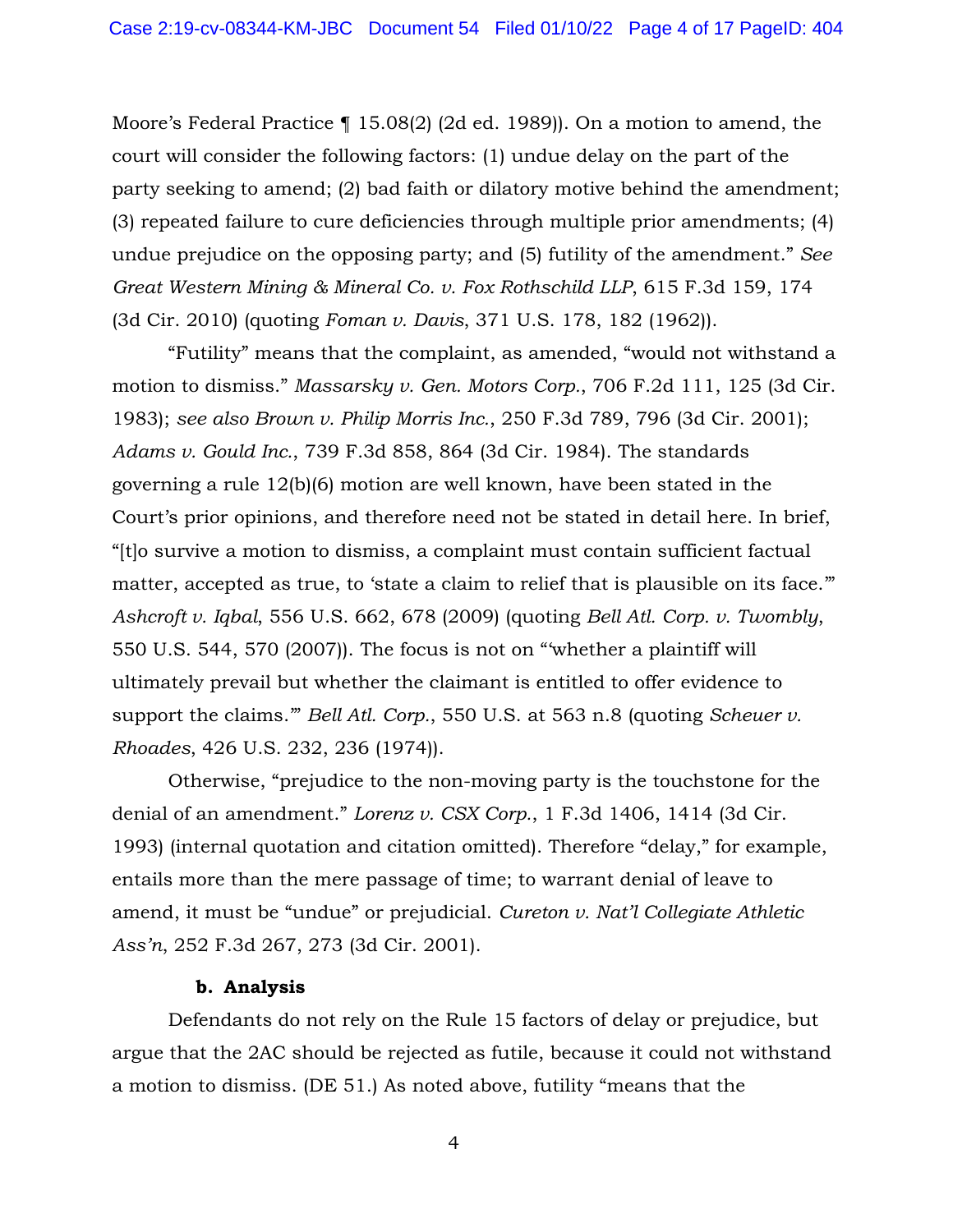complaint, as amended would fail to state a claim upon which relief could be granted." *Burtch v. Millberg Factors, Inc.*, 662 F.3d 212, 231 (3d Cir. 2011) (*quoting Great Western Mining & Mineral Co.*, 615 F.3d at 175). For present purposes, then, the motion is indistinguishable from one under Rule 12(b)(6).

# **i. ADA Claims**

The 2AC asserts that Dickerson was discriminated against because the Defendants harassed her, retaliated against her, failed to accommodate her disability, and wrongfully discharged her because of her disability.[4](#page-4-0) As expressed in my previous opinions, ADA claims are analyzed under the burden-shifting framework announced in *McDonnell Douglas Corp. v. Green*, 411 U.S. 792, 802 (1973). *See, e.g., Shaner v. Synthes*, 204 F.3d 494, 500 (3d Cir. 2000). Dickerson therefore carries the initial burden of establishing a prima facie case for each claim. *See id.* (citing *Jones v. School Dist. Of Philadelphia*, 198 F.3d 403, 409 (3d Cir. 1999)). If Dickerson establishes a prima facie case, Defendants must articulate a "legitimate, non-discriminatory reason" for the adverse employment action. *Id*. If Defendants can carry this burden, Dickerson must show that it is "a pretext for discrimination." *Id.*

# **1. Harassment**

To establish a prima facie claim of harassment under the ADA, Dickerson must demonstrate that: (1) she is a qualified individual with a disability under the ADA; (2) she was subject to unwelcome harassment; (3) the harassment was based on her disability or a request for an accommodation; and (4) NJIT knew or should have known of the harassment but failed to take prompt remedial action. *Vanhook v. Cooper Health Sys.*, No. CV 19-14864,

<span id="page-4-0"></span><sup>4</sup> While the 2AC explicitly asserts ADA claims for harassment and retaliation in the section heading, upon reviewing the pleading it appears that Dickerson is also asserting failure to accommodate and wrongful discharge claims. Defendants read the complaint similarly, addressing all four claims in their opposition brief. For purposes of resolving this motion, I will analyze the sufficiency of all four claims but would instruct Dickerson to make it explicitly clear (*e.g.*, through the usage of section and number headings) in any future pleading what causes of action she wishes to assert.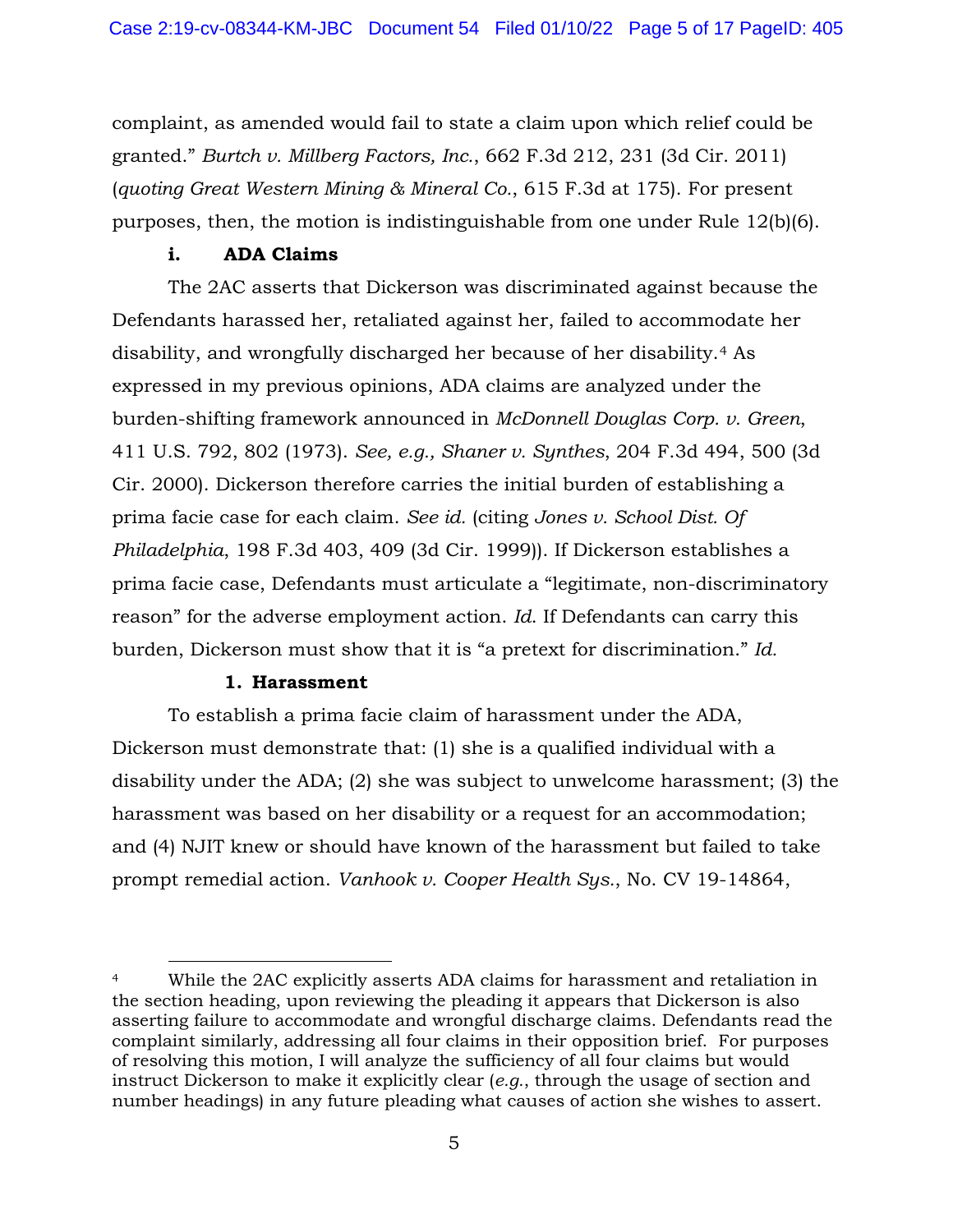2021 WL 2186989, at \*8 (D.N.J. May 28, 2021) (citing *Walton v. Mental Health Ass'n of Se. Pennsylvania*, 168 F.3d 661, 667 (3d Cir. 1999)).

In my opinion dismissing the Amended Complaint, I explained that Dickerson's harassment claim in the *initial* Complaint was not dismissed because that pleading alleged that: (1) Dickerson has been certified with an FMLA disability; (2) Dickerson was called into Ms. Crawford's office to explain how she could dance if she had a disability; (3) the Department of Labor investigated the incident and found the conduct to be severe enough to amount to a discrimination violation; and (4) NJIT knew of the violation and failed to take prompt remedial action. (DE 48 at 13 (citing DE 21 at 15-16.)) In the *Amended Complaint*, however, those factual allegations were missing, and I dismissed the harassment claim—although I expressed that Dickerson "may, if appropriate, reassert her claims, with the earlier supporting factual allegations, via a Second Amended Complaint." (DE 48 at 14.)

The 2AC restores the earlier factual allegations from the initial Complaint that I found sufficient to state a harassment claim. Dickerson alleges that (1) she was on intermittent FMLA leave for a "permanent chronic respiratory condition"; (2) Crawford called Dickerson to her office around September 7, 2018 and repeatedly "asked her how she could dance on FMLA"; (3) the Department of Labor determined that Crawford's conduct amounted to a discrimination violation; and (4) NJIT knew of the harassment and failed to take prompt remedial action. (2AC at 2-3, 17-18.)

Accepting these allegations as true, I am persuaded that Dickerson's proposed ADA harassment claim against NJIT is not futile.

#### **2. Retaliation**

To state a prima facie case of retaliation under the ADA, Dickerson must demonstrate that (1) she engaged in protected activity; (2) she suffered adverse action by the employer either after or contemporaneous with her protected activity; and (3) there exists a causal connection between the employee's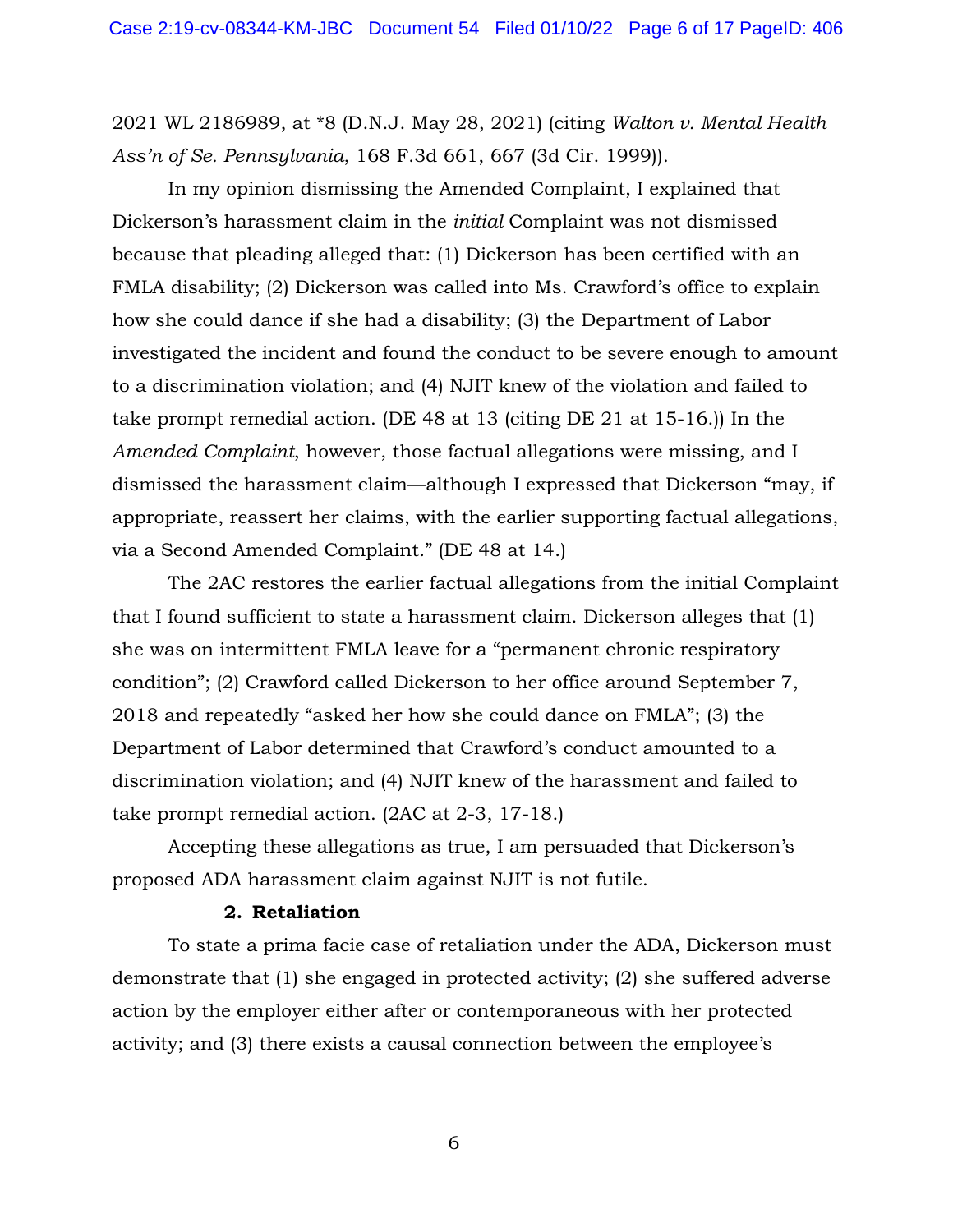protected activity and the employer's action. *Krouse v. AM. Sterilizer Co*, 126 F.3d 494, 500 (3d Cir. 1997).

I did not dismiss Dickerson's retaliation claim in the initial Complaint, because she alleged that (1) she engaged in protected activity by exercising her right to take FMLA leave; (2) Dickerson suffered adverse action when she "was called to a meeting where she was, effectively dressed down by her boss for taking FMLA leave since she was able to attend and dance at a retirement party"; and (3) Dickerson "exercised her right to take FMLA leave in the days surrounding the retirement party and then upon her return to work was questioned about her behavior at that retirement party." (DE 48 at 13 (citing DE 21 at 18-19.)) Those factual allegations were missing from the Amended Complaint, and I consequently dismissed the retaliation claim against NJIT without prejudice.

The 2AC restores the factual allegations from the initial complaint, alleging that (1) Dickerson "was on intermittent FMLA" leave; (2) Ms. Crawford repeatedly asked Dickerson how "she could dance on FMLA" based on her having attended a retirement party in non-working hours; and (3) after exercising her right to take FMLA leave around the time of the retirement party, upon her return to work she was challenged about her behavior at the party.

Consequently, the Court finds that Dickerson's retaliation claim is not futile.

## **3. Failure to Accommodate**

To state a prima facie case of failure to accommodate under the ADA, Dickerson must demonstrate that (1) NJIT is a covered entity; (2) she "is a disabled person within the meaning of the ADA;" (3) she "is otherwise qualified to perform the essential functions of the job, with or without reasonable accommodations by the employer;" and (4) she "has suffered an otherwise adverse employment decision as a result of discrimination … [which] in this contest include[s] refusing to make reasonable accommodations for [her] disabilities." *Hohider v. United Parcel Serv., Inc.*, 574 F.3d 169, 186-87 (3d Cir. 2019) (alterations in original; internal quotation marks omitted) (quoting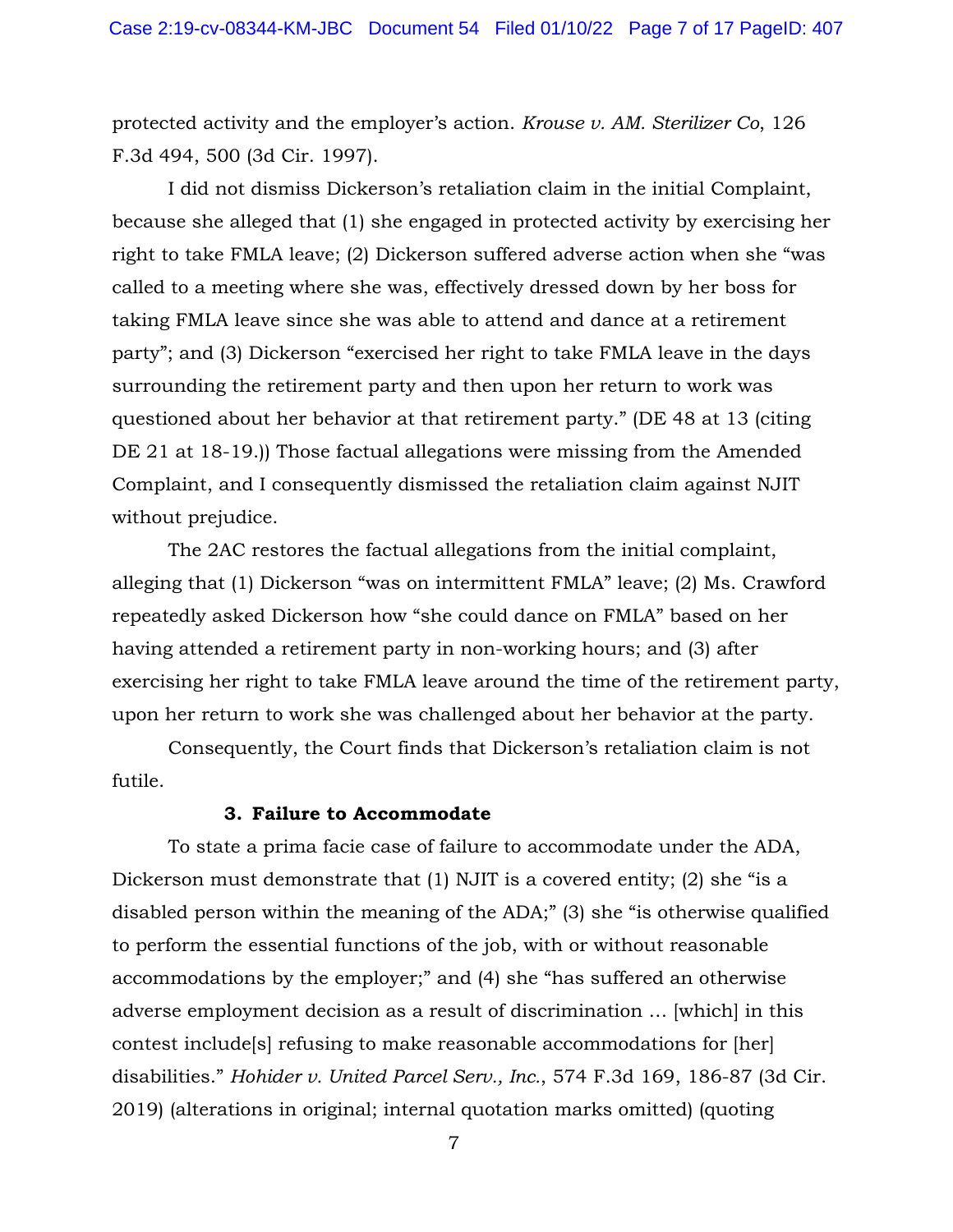*Williams v. Philadelphia Hous. Auth. Police Dep't*, 380 F.3d 751, 761 (3d Cir. 2004)).

Dickerson's failure-to-accommodate claim is futile. (DE 51 at 12-13.) The 2AC alleges that when the "Painters and Construction Crews worked on the floor where the Department of Human Resources is located," Dickerson informed Crawford "that the paint fumes and construction dust and chemicals used were detrimental to her health." (2AC at 3-4.) In response, Crawford told Dickerson "to close the door and use the restrooms on the lower floors." (*Id*.)

Setting aside whether that was a sufficient accommodation, the 2AC still fails to allege that (1) NJIT is a covered entity or (2) that Dickerson is otherwise qualified to perform her duties with or without a reasonable accommodation. Accordingly, I find that Dickerson's failure-to-accommodate claim under the ADA is futile.

#### **4. Discriminatory Discharge**

To establish a prima facie case of discriminatory discharge under the ADA, Dickerson must show that (1) she has a disability or is perceived by the employer to be disabled; (2) that she was qualified for the position from which she was discharged; and (3) she has suffered an adverse employment action because of that disability." *Hoskins v. Valcor Eng'g*, No. CV 14-6536, 2017 WL 1023353, at \*5 (D.N.J. Mar. 16, 2017)

The 2AC alleges that "Defendants retaliated against Plaintiff by wrongfully terminat[ing] [her] because of her disability during the Coronavirus Pandemic." (2AC at 4.) Such an allegation is conclusory; because it fails to state supporting facts, it is insufficient to state a claim for discriminatory discharge. Moreover, Dickerson fails to provide any allegations that would support the inference that she was qualified for the specific position from which she was discharged. Therefore, I find that Dickerson's discriminatory discharge claim is futile.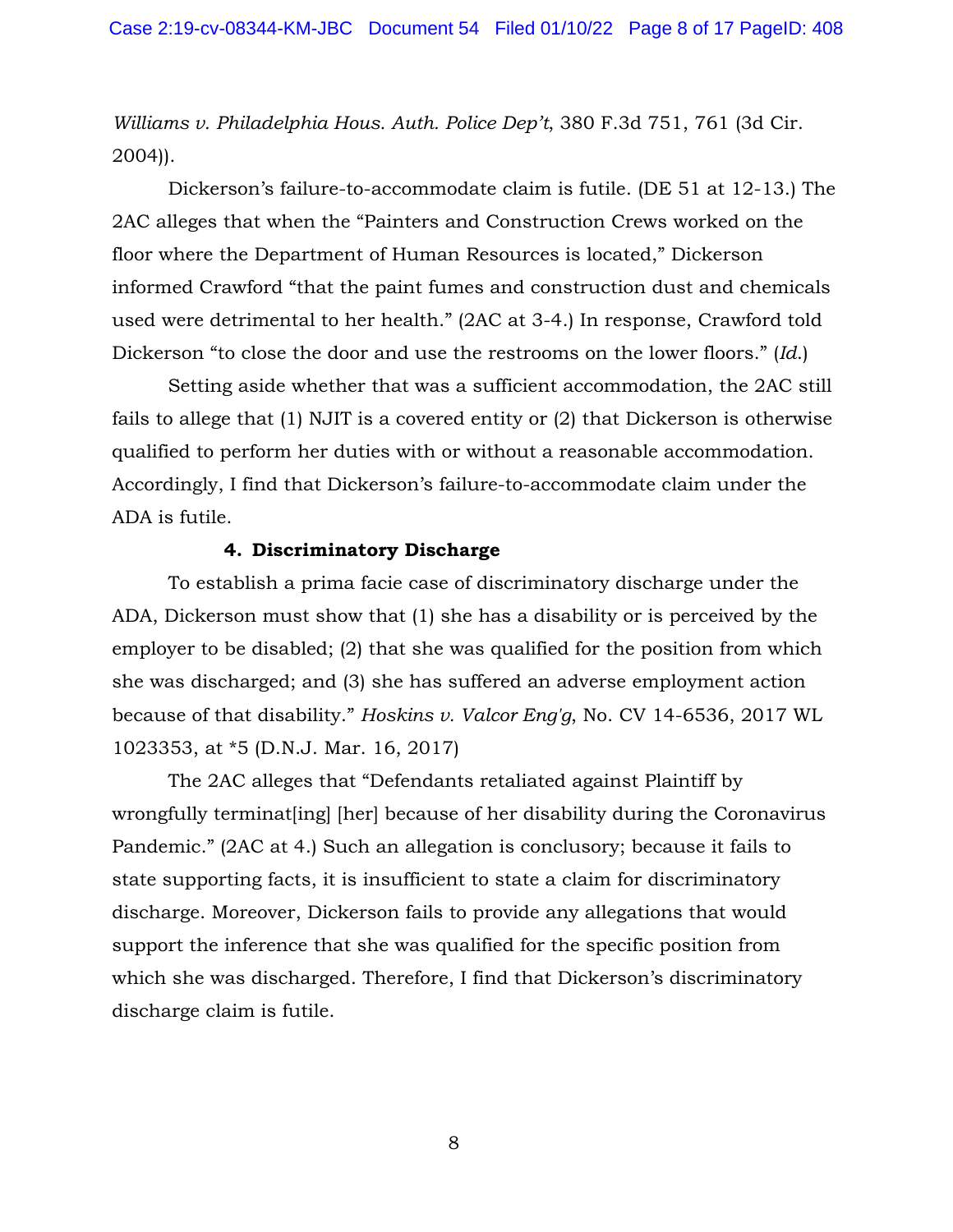# **5. Individual Liability**

Dickerson also appears to assert an individual failure-to-accommodate claim against Crawford, along with aiding-and-abetting harassment and retaliation claims against Mongelli and Rubitz.

In my opinion granting partial dismissal of the initial Complaint, I stated that under Third Circuit precedent, ADA and Title VII claims against individual defendants are barred. (DE 21 at 7 (citing *Williams v. Pennsylvania Human Relations Comm'n*, 870 F.3d 294, 299 (3d Cir. 2017) ("Title VII and the ADA impose liability only on employers."); *Koslow v. Pennsylvania*, 302 F.3d 161, 178 (3d Cir. 2002) (noting that "there appears to be no individual liability for damages under Title I of the ADA.") Thus, I dismissed with prejudice any individual Title VII, ADEA, and ADA claims against Crawford, Mongelli, and Rubitz. Because these claims have already been dismissed with prejudice, I find that Dickerson's individual claims against Crawford, Mongelli, and Rubitz were, and remain, futile.<sup>[5](#page-8-0)</sup>

# **ii. Title VII Claims**

Dickerson also asserts claims for unequal terms and conditions, harassment, retaliation, and discriminatory discharge under Title VII.<sup>[6](#page-8-1)</sup> Title VII claims are similarly analyzed under the *McDonnell Douglas* burden-shifting framework. *DeSantis v. New Jersey Transit*, 756 F. App'x 197, 202 (3d Cir. 2019) (citation omitted). *Shahin v. Delaware*, 424 F. App'x 90, 92-93 (3d Cir. 2011) (applying the burden-shifting framework in Title VII cases).

<span id="page-8-0"></span><sup>5</sup> Although individuals cannot be held liable under the ADA, they may be liable under the NJLAD for "aiding and abetting" discrimination. *See Desantis v. New Jersey Transit*, 103 F. Supp. 3d 583, 589-90 (D.N.J. 2015).

<span id="page-8-1"></span><sup>6</sup> For Dickerson's Title VII claims, she generally asserts claims for racial discrimination, harassment, and age discrimination. Upon reviewing the pleading, however, I perceive that Dickerson also appears to assert causes of action resembling retaliation, unequal terms and conditions, and discriminatory discharge. Because of Dickerson's *pro se* status, I will assume for purposes of this motion to amend that she intends to assert these claims.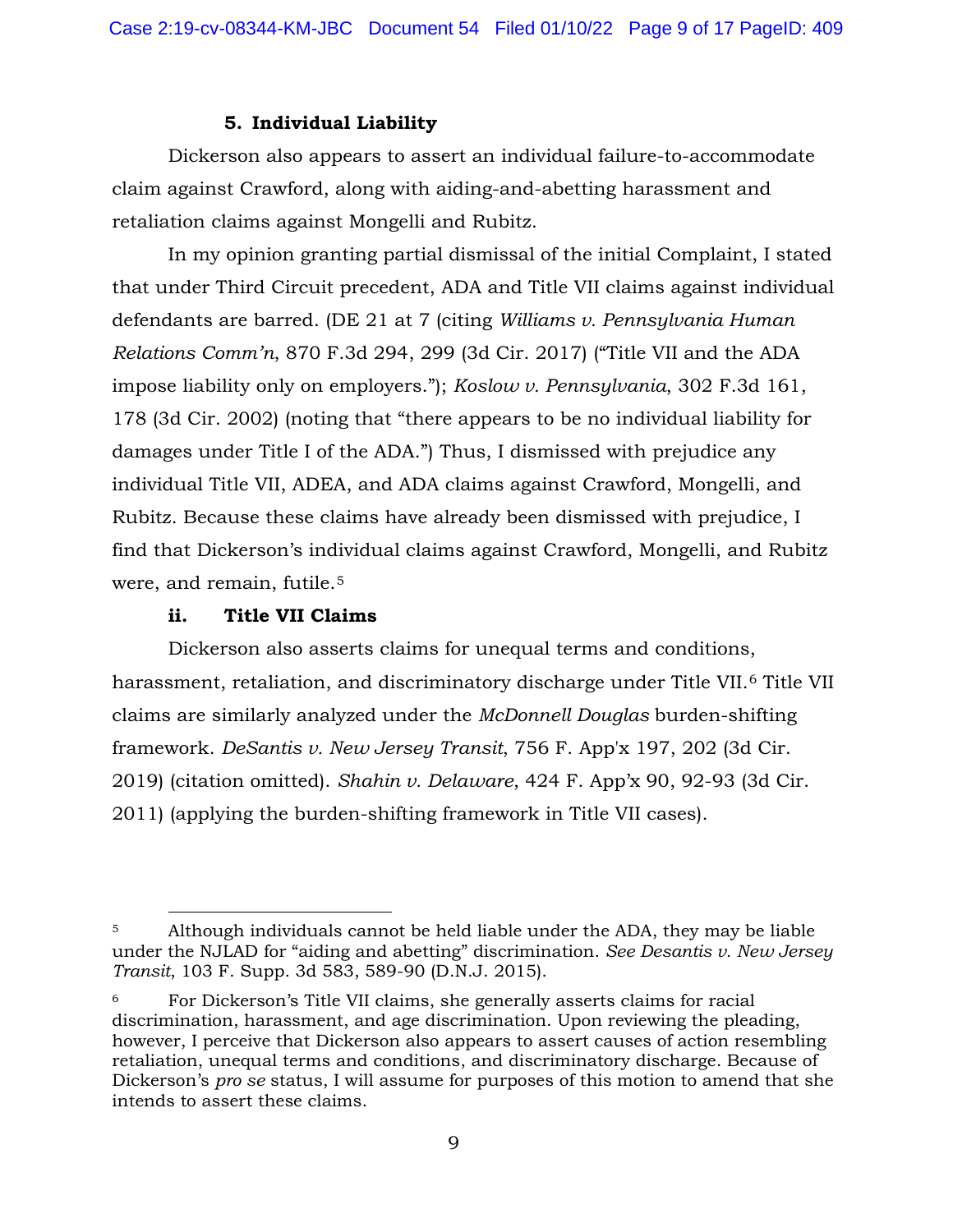#### **1. Unequal Terms and Conditions**

To establish a prima facie claim of unequal terms and conditions in employment, or disparate treatment, Dickerson must establish that she (1) is a member of a protected class; (2) was qualified for the position; (3) was negatively affected by Defendant's employment decisions; and (4) was treated less favorably than employees not within her protected class. *Murphy v. Hous. Auth. & Urban Redevelopment Agency of City of Atl. City*, 32 F. Supp. 2d 753, 763 (D.N.J. 1999), *aff'd* 208 F.3d 206 (2d Cir. 2000) (citing *St. Mary's Honor Ctr. v. Hicks*, 509 U.S. 502, 506 (1993)).

The Third Circuit has expressed that the "central focus of the prima facie [Title VII] case 'is always whether the employer is treating some people less favorably than others because of their race, color, religion, sex, or national origin." *Sarullo v. U.S. Postal Serv*., 352 F.3d 789, 798. For disparate treatment claims, "[t]he evidence most often used to establish this" is whether the plaintiff has demonstrated that "[she] was treated less favorably than similarly situated employees who are not in plaintiff's protected class." *Verdu v. Trustees of Princeton Univ.*, No. CV 19-12484 (FLW), 2020 WL 1502849, at \*9 (D.N.J. Mar. 30, 2020) (citing *Doe v. C.A.R.S. Prot. Plus, Inc.*, 527 F.3d 358, 366 (3d Cir. 2008); *see also Ewell v. NBA Properties, Inc.*, 94 F. Supp. 3d 612, 624 (D.N.J. 2015) ("An inference of discrimination may arise if similarly situated employees of a different race received more lenient treatment than that afforded plaintiff.").

Dickerson's disparate treatment claim is futile because the 2AC fails to sufficiently allege facts that could support an inference that she was treated differently from similarly situated employees not in her protected class. The 2AC generally alleges that (1) "[n]o African American, Hispanic, or other ethnic minority has been permitted to participate in the closed door, private Employment Team Meetings" and (2) "only younger, Caucasian women were permitted to attend the Employment Team Meeting." (2AC at 5-6.)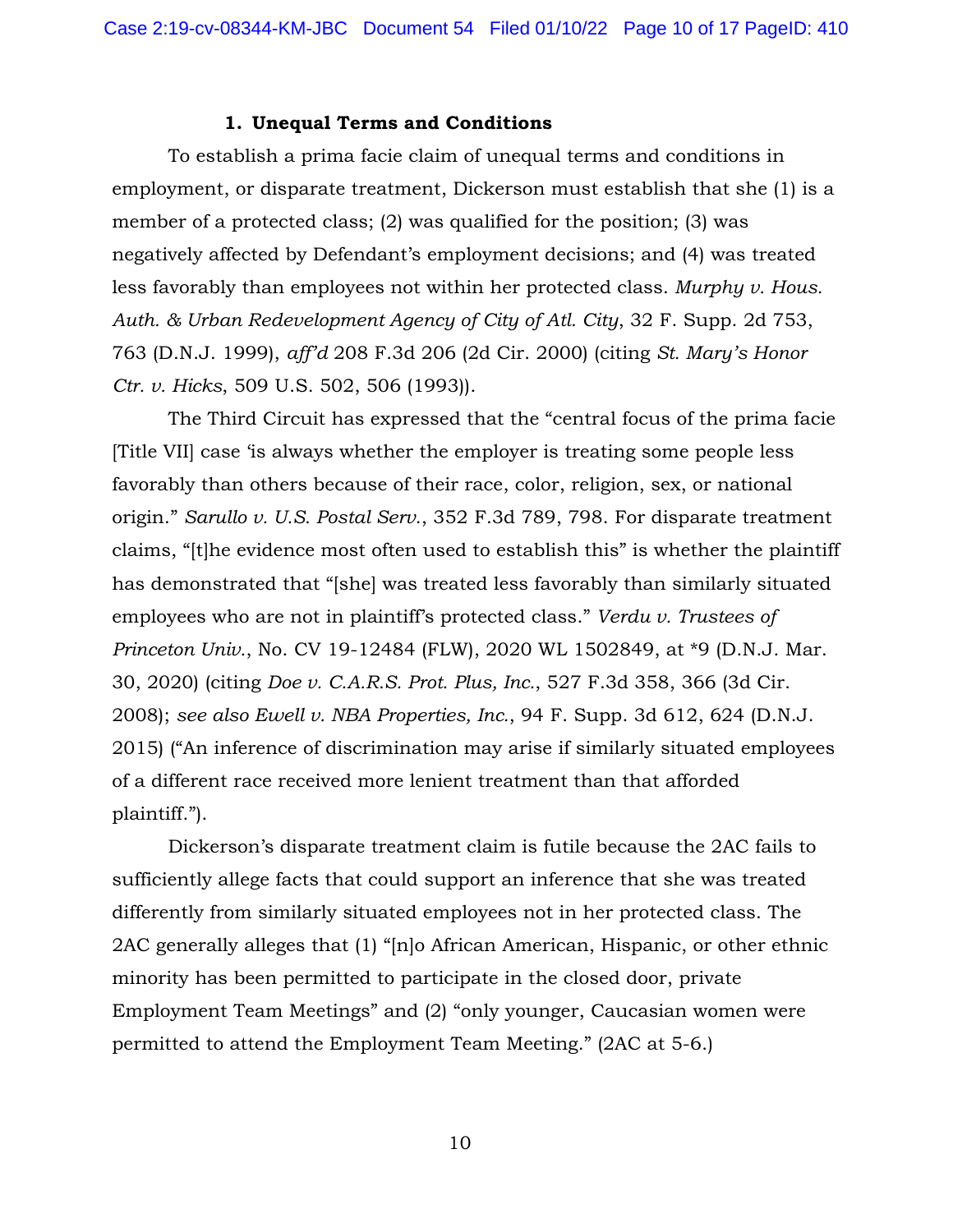While Dickerson "is not required to show that [s]he is identical to [her alleged] comparator," she is still required to establish "substantial similarity." *See Houston v. Easton Area Sch. Dist.*, 355 F. App'x 651, 654-55 (3d Cir. 2009) (stating that "[t]o make a comparison of the plaintiff's treatment to that of an employee outside the plaintiff's protected class for purposes of a Title VII claim, the plaintiff must show that he and the employee are similarly situated in all relevant respects") (citations omitted). The claim is one of discrimination, and requires some fact suggesting that the decision maker acted out of some racial or similar motive; it is not enough to allege that those who attended and did not attend the meeting were members of different groups, or that the employer acted unfairly. Because Dickerson has not alleged that she is similar *in any respect* to the employees who were permitted to attend the at-issue meetings, her unequal terms and conditions claim is futile.

#### **2. Harassment**

To state a prima facie case of retaliation under the ADA, Dickerson must demonstrate that (1) she engaged in protected activity; (2) she suffered adverse action by the employer either after or contemporaneous with her protected activity; and (3) there exists a causal connection between the employee's protected activity and the employer's action. *Krouse v. AM. Sterilizer Co*, 126 F.3d 494, 500 (3d Cir. 1997).

To establish a prima facie case of hostile work environment harassment under Title VII, Dickerson must show (1) she "suffered intentional discrimination" because of her membership in a protected class"; (2) "the discrimination was pervasive and regular"; (3) "the discrimination detrimentally affected" her; (4) "the discrimination would detrimentally affect a reasonable person" of the same protected class in that position; and (5) "the existence of *respondeat superior liability*." *Cardenas v. Massey*, 269 F.3d 251, 260 (3d Cir. 2001); *Ulrich v. U.S. Sec'y of Veterans Affairs*, 457 F. App'x 132, 140 (3d Cir. 2012).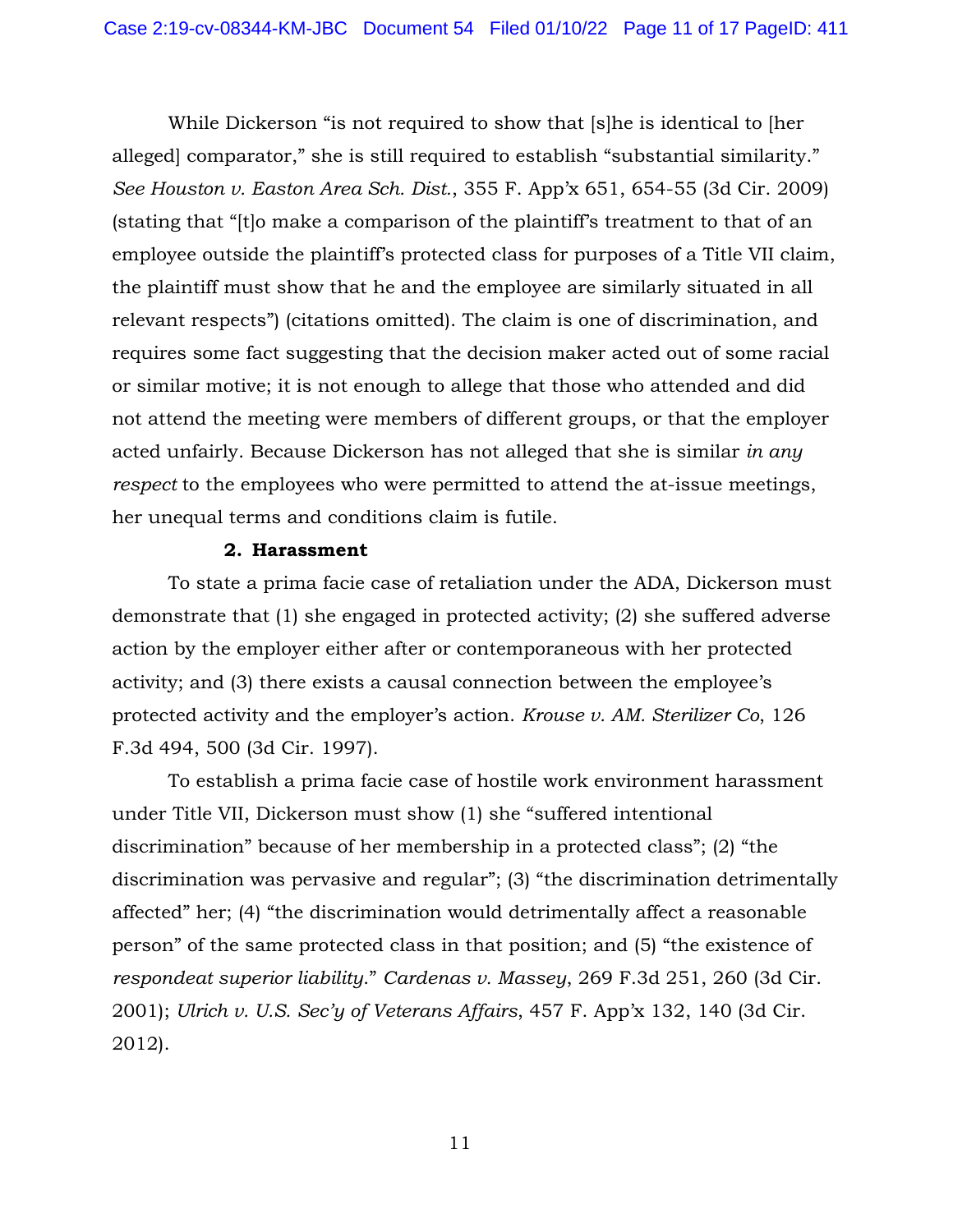Defendants argue that Dickerson has not alleged facts in the 2AC to support her Title VII harassment claim, and the Court agrees. The 2AC is bereft of factual allegations that would support an inference of intentional discrimination *based on Dickerson's membership in a protected class*, as opposed to an employee grievance or complaint of unfairness. Further, the 2AC does not allege that Dickerson's treatment "would detrimentally affect a reasonable person" in Dickerson's protected class in her position at NJIT. Therefore, I find that Dickerson's Title VII harassment claim is futile.

## **3. Retaliation**

Title VII prohibits discrimination against an employee for having engaged in a protected activity. *See* 42 U.S.C. § 2000e-3(a) (Title VII). To establish a prima facie case of retaliation, Dickerson must show (1) she engaged in protected activity; (2) her "employer took an adverse employment action after or contemporaneous with the employee's protected activity"; and (3) there exists a causal connection between her protected activity and the employer's adverse action. *Abramson v. William Paterson College of New Jersey*, 260 F.3d 265, 286 (3d Cir. 2001).

Under the first element, "protected activity" includes both "an employee's filing of formal charges of discrimination against an employer … [and] informal protests of discriminatory employment practices, including making complaints to management." *Daniels v. Sch. Dist. of Philadelphia*, 776 F.3d 181, 195 (3d Cir. 2015) (quoting *Curay-Cramer v. Ursuline Acad. Of Wilmington, Del., Inc.*, 450 F.3d 130, 135 (3d Cir. 2006), Title VII's antiretaliation provision prohibits "all employer action that 'well might have dissuaded a reasonable worker from making or supporting a charge of discrimination.'" *Thompson v. N. Am. Stainless, LP*, 562 U.S. 170, 174 (2011) (internal quotation marks omitted) (quoting *Burlington N. & S.F.R. Co. v. White*, 548 U.S. 53, 69 (2006). With regard to Dickerson establishing a causal connection between her protected activity and NJIT's adverse action, Third Circuit case law focuses "on two main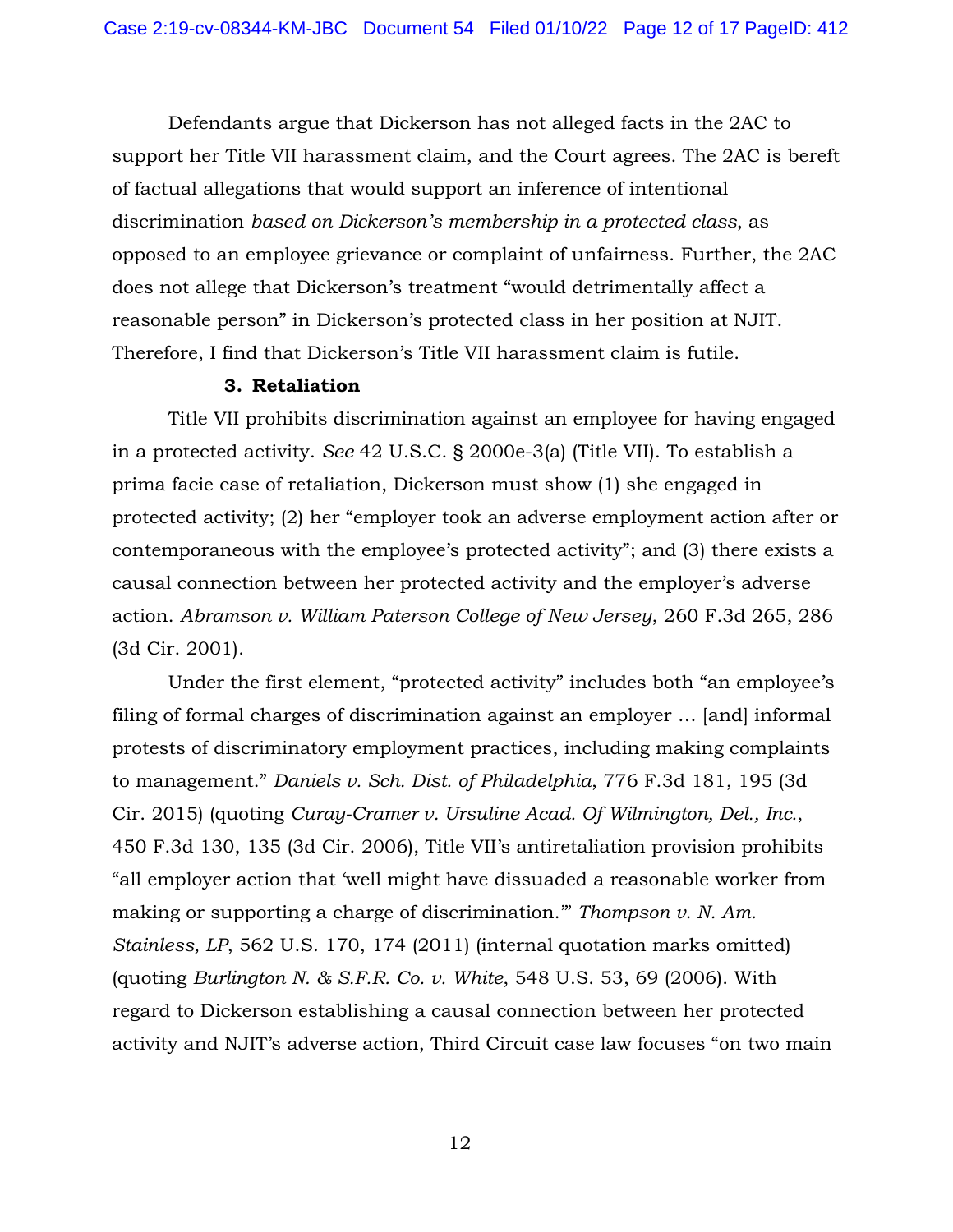factors": "timing and evidence of ongoing antagonism." *Abramson*, 260 F.3d at 288.

I will assume *arguendo* that the protected activity consisted of (1) Dickerson questioning Crawford about perceived discriminatory practices or (2) Dickerson opting to meet with Crawford concerning "sensitive issues" in the presence of the Associate Director of Labor & Employee Relations. Dickerson's retaliation claim is nonetheless futile, because the 2AC fails to adequately plead the second and third elements. The 2AC does not allege any facts concerning the temporal proximity of her protected activity and her July 7, 2020 termination; nor does it allege any facts suggesting that Dickerson's termination was causally related to that protected activity.

Accordingly, I find that Dickerson's retaliation claim under Title VII is futile.

### **4. Discriminatory Discharge**

Finally, the 2AC appears to assert a claim of discriminatory discharge under Title VII, in connection with her July 7, 2020 employment termination "during the Coronavirus Pandemic on July 7, 2020." (2AC at 6-7.) In order to state a prima facie case for discriminatory discharge under Title VII, Dickerson must allege: (1) that she is a member of a protected class: (2) that she is qualified for the position; (3) that she was fired from that position; and (4) that the circumstances of the case give rise to an inference of unlawful discrimination such as might occur when the position is filled by a person not of the protected class. *Omogbehin v. Dimensions Int'l, Inc.*, No. CIV 08- 3939NLHKMW, 2009 WL 2222927, at \*4 (D.N.J. July 22, 2009) (citing *Jones v. School Dist. Of Philadelphia*, 198 F.3d 403, 411 (3d Cir. 1999)).

The 2AC is bereft of allegations supporting an inference that Dickerson's termination, whether or not justified, was attributable to unlawful discrimination. The only supporting allegation Dickerson provides is that "[y]ounger, non-protected class employees were given options to remain employed, offered temporary furloughs, and related." Such a conclusory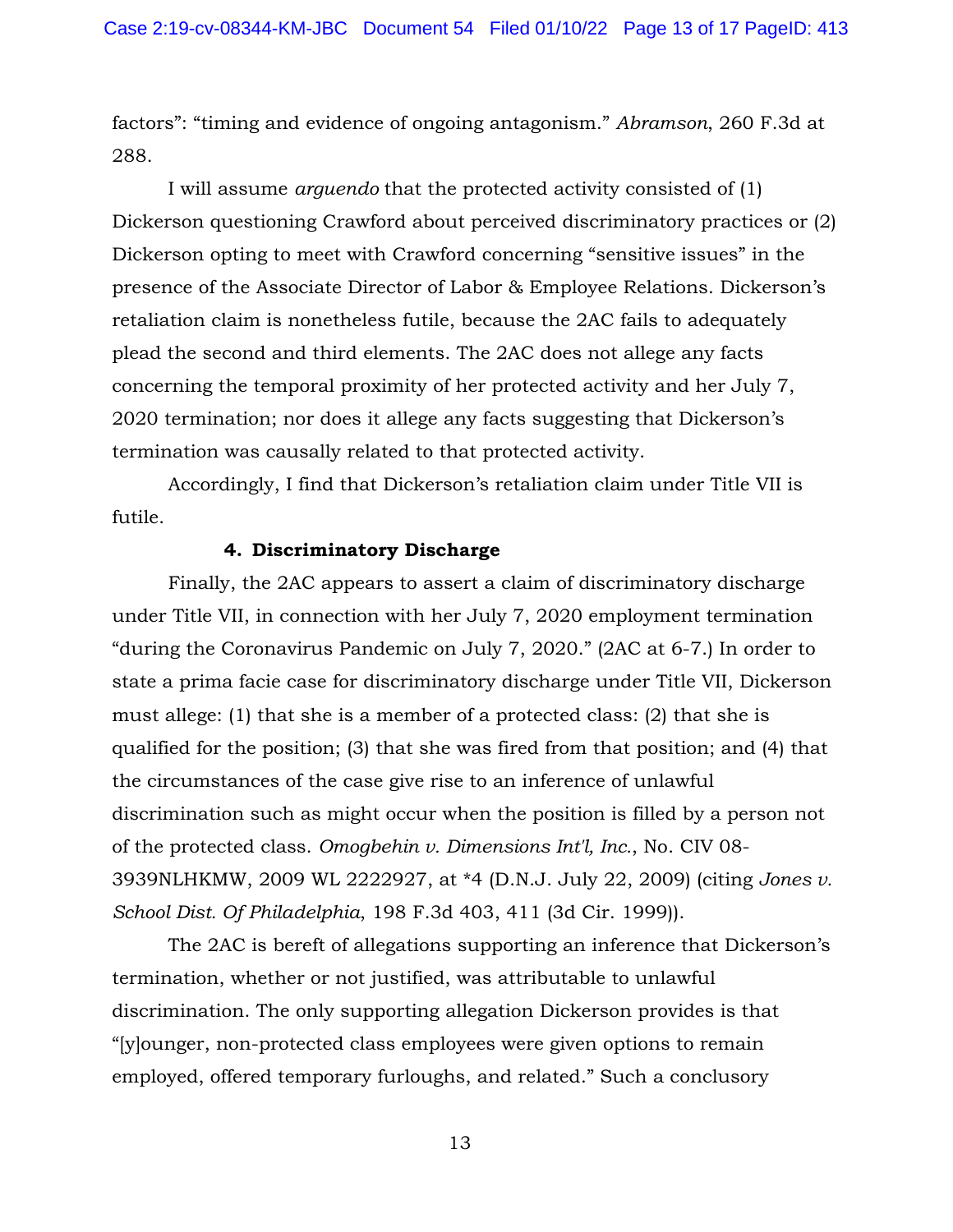allegation is not sufficient to state a factual claim for discriminatory discharge. Accordingly, I find that Dickerson's discriminatory discharge claim under Title VII is futile.

# **5. Individual Liability**

As established earlier in this opinion, individuals cannot be held liable under Title VII. *Canate v. Barnabas Health Sys*., No. 12-cv-7222, 2013 WL 5305236, at \*3 (D.N.J. Sept. 18, 2013). Therefore, to the extent Dickerson asserts Title VII claims against Crawford, Mongelli, and Rubitz, those claims are similarly futile.

## **iii. NJLAD Claims**

Dickerson brings two sets of claims under the NJLAD. First, the 2AC brings "identical [NJLAD] claims" to those asserted under the ADA. Second, the 2AC asserts under NJLAD that her July 7, 2020 termination was discriminatory, a claim which I earlier found to be futile under Title VII.

## **1. Claims Against NJIT**

NJLAD claims are analyzed under the *McDonnell Douglas* burden-shifting framework used for federal discrimination statutes. *DeSantis v. New Jersey Transit*, 756 F. App'x 197, 202 (3d Cir. 2019) (citation omitted). NJLAD claims are governed by the same standards governing parallel claims under the ADA and Title VII. *See Fowler v. AT&T, Inc.*, 19 F.4th 292, 298 (3d Cir. 2021) (stating that with regard to claims brought under the ADA, courts "look to Title VII case law to … inform [their] analysis" and that "New Jersey law generally tracks the relevant federal statutes[.]"); *Brown v. City of Long Branch*, 380 F. App'x 235, 238 (3d Cir. 2010) ("NJLAD claims generally are governed by the same standards" as the ADA.); *see also Pratt v. Ann Klein Forensic Ctr.*, No. CV 15- 5779, 2019 WL 4509288, at \*6 (D.N.J. Sept. 18, 2019) ("[D]iscrimination claims under the NJLAD track the same analysis as those under the ADA.").

Given these standards and the similarity between the NJLAD and their federal analogues, I largely track my earlier analysis and find that (1) the NJLAD claims for harassment and retaliation regarding Dickerson exercising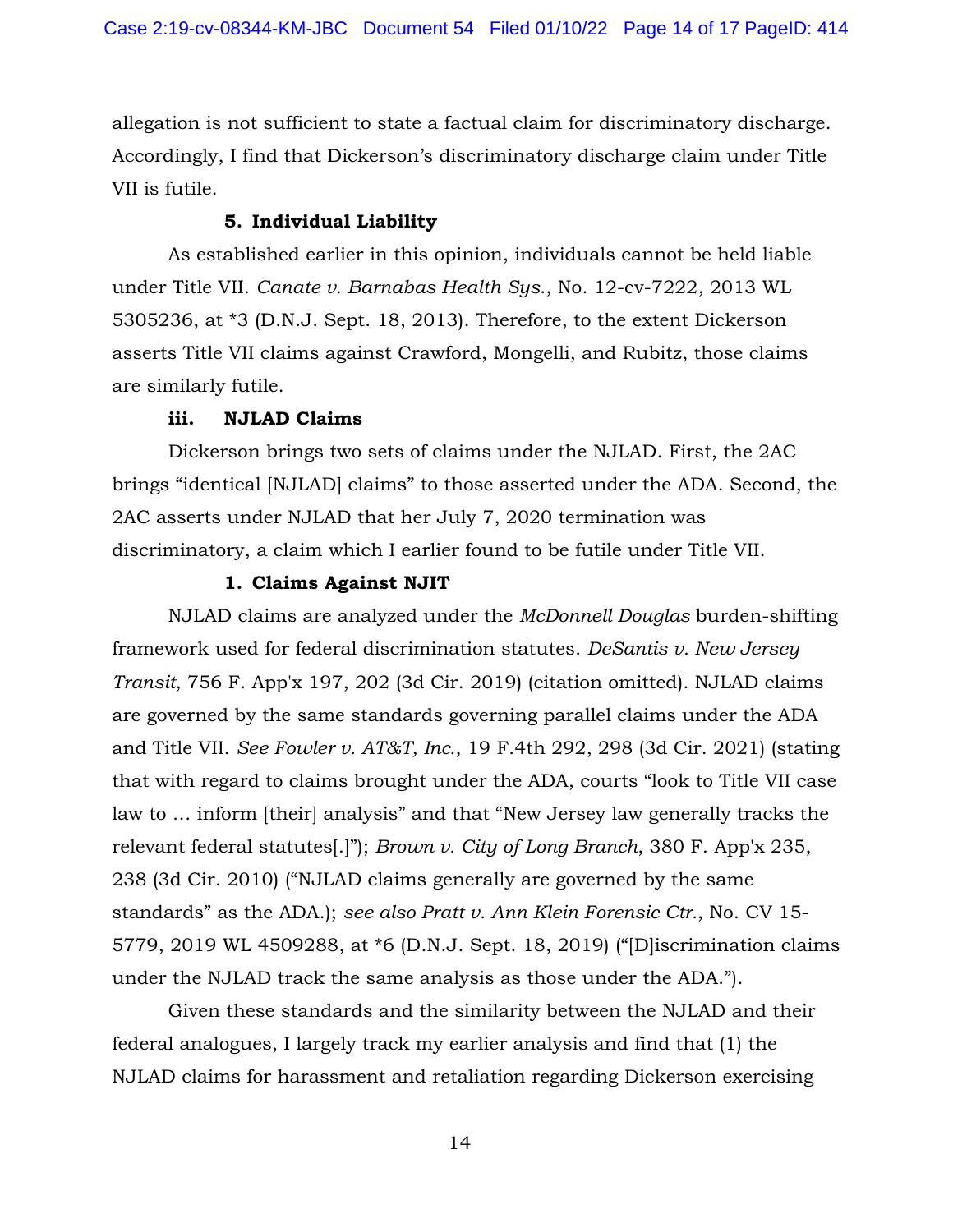her rights under the FMLA (also asserted under the ADA) are not futile; (2) Dickerson's NJLAD failure to accommodate claim (also asserted under the ADA) is futile; and (3) that Dickerson's unequal terms and conditions and discriminatory discharge (also asserted under Title VII) claims are futile.

#### **2. Individual Liability**

Unlike federal law, the NJLAD does impose individual liability, albeit through an "aiding and abetting" theory of liability. NJLAD makes it unlawful for "any person, whether an employer or an employee or not, to aid, abet, incite, compel, or coerce the doing of any of the acts forbidden under this act." N.J. Stat. Ann. § 10:5-12(e). Further, New Jersey courts have held that an individual can aid and abet, not only the conduct of another person, but counterintuitively—that person's own conduct. That principle furnishes an alternative route to personal liability for a NJLAD violation. *See Cicchetti v. Morris Cnty Sheriff's Off.*, 194 N.J. 563 (N.J. 2008).

To hold an employee liable as an aider and abettor, Dickerson must show: (1) the employer whom the defendant aided performed a wrongful act causing an injury; (2) the defendant was generally aware of defendant's role as part of an overall illegal or tortious activity at the time that he or she provided the assistance; and (3) the defendant knowingly and substantially assisted the principal violation. *Cicchetti*, 947 A.2d at 645 (citing *Hurley v. Atlantic City Police Dep't*, 174 F.3d 95, 127 (3d Cir. 1999)).

The 2AC seeks to hold (1) Crawford, Mongelli, and Rubitz individually liable for Dickerson's retaliation and harassment claims stemming from her taking FMLA leave and attending a colleague's retirement dinner; (2) Crawford individually liable for her failure to provide a reasonable accommodation to Dickerson; and (3) Crawford individually liable for Dickerson's retaliation and harassment claims in connection with her exclusion from Employment Team meetings.

With respect to Dickerson's exercising her right to take FMLA leave, I have already found that she has sufficiently alleged harassment and retaliation claims against NJIT. I now find that she has adequately alleged that Crawford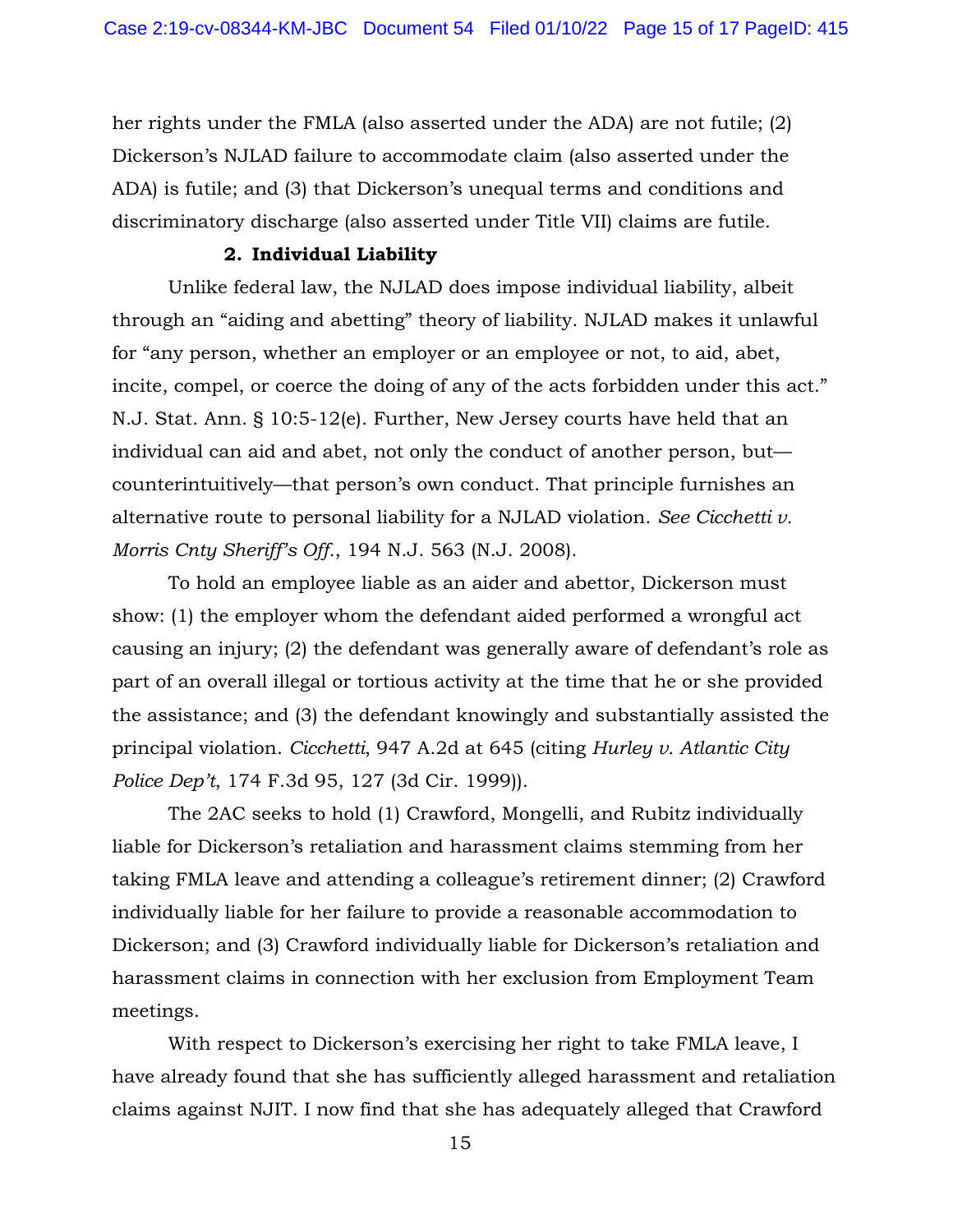aided and abetted those harassment and retaliation violations. The 2AC alleges that Crawford is the primary wrongdoer, and Dickerson focuses almost all of her factual allegations on Crawford's conduct, which she describes in the complaint. The complaint also refers to a Department of Labor investigation, which similarly focused on Crawford's September 7, 2018 conversation with Dickerson and came to the conclusion, after conversations with both Dickerson and Crawford, that a discrimination violation had occurred. 2AC at 19-20. I find a sufficient basis for an inference that Crawford played a role in Dickerson's alleged discriminatory treatment and that therefore Dickerson's aiding and abetting claim is not futile as to Crawford.

On the other hand, the aiding and abetting claims against Mongelli and Rubitz are futile. The 2AC alleges only that "Staci Mongelli and Lauren Rubitz aided and abetted the discrimination, harassment, and retaliation toward Plaintiff." That conclusory, fact-free allegation does not sufficiently state an aiding and abetting claim.

The remaining aiding and abetting claims are necessarily futile in light of the rulings above.[7](#page-15-0) Because the 2AC has failed to sufficiently plead a primary violation under the NJLAD, there can be no aiding and abetting liability. *See Taylor v. Lincare, Inc.*, No. CV 15-6284 (RMB/JS), 2016 WL 3849852, at \*8 (D.N.J. July 15, 2016) ("[B]ecause Plaintiff's underlying causes of action fail, there can be no claim for aiding and abetting violation of the NJLAD.")

# **iv. Dismissals with prejudice**

The remaining question is whether I should grant Dickerson leave to file a third amended complaint. The Third Circuit has liberally permitted pleading amendments to ensure that "a particular claim will be decided on the merits rather than on technicalities." *Dole v. Arco Chern. Co.*, 921 F.2d 484, 487 (3d Cir. 1990). Accordingly, if a complaint is vulnerable to Rule 12(b)(6) dismissal, courts "must permit a curative amendment, unless an amendment would be

<span id="page-15-0"></span><sup>7</sup> I refer to Dickerson's aiding and abetting claims regarding the (1) failure to accommodate claim and (2) the harassment and retaliation claims stemming from Dickerson's alleged exclusion from Employment Team meetings.